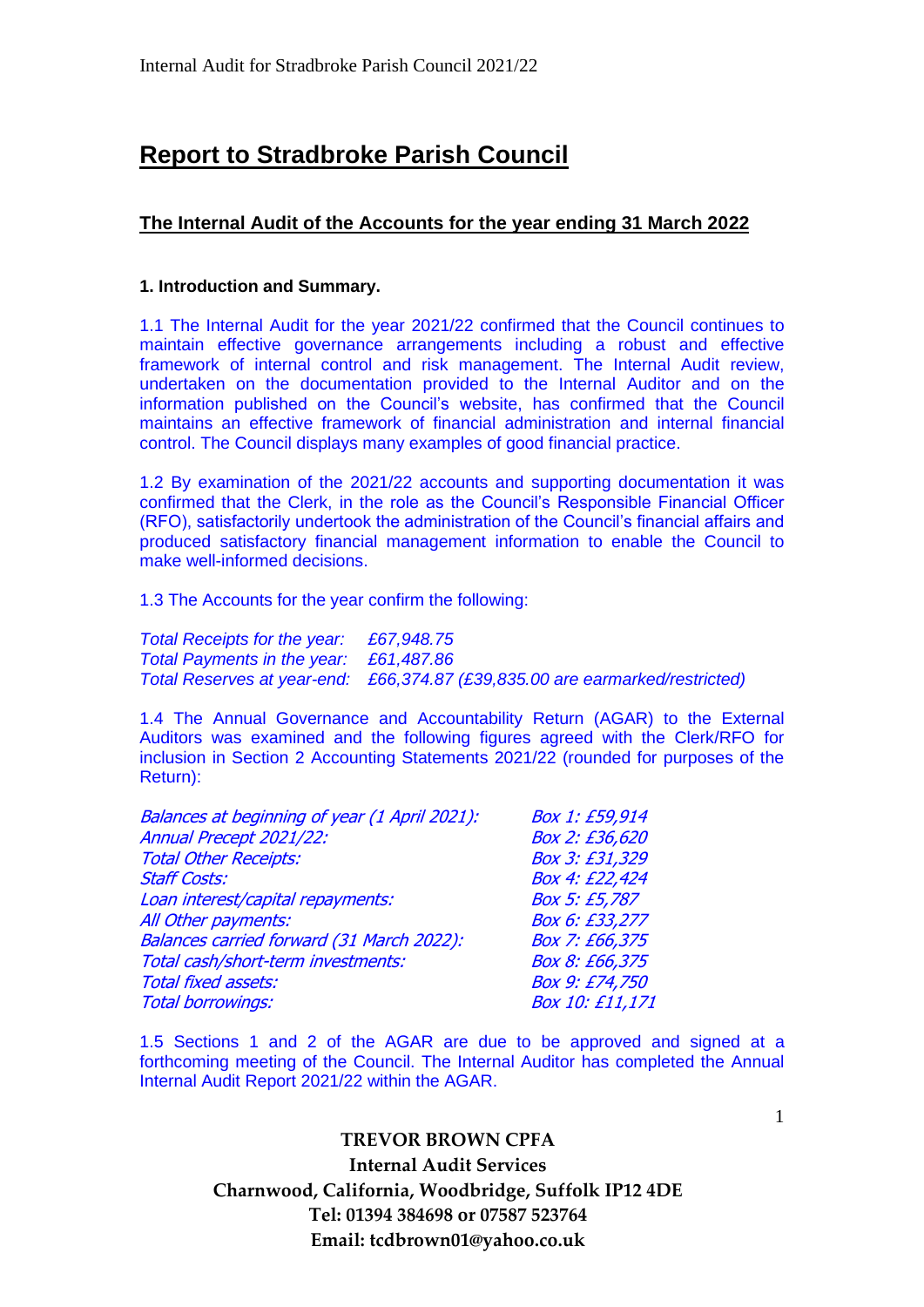1.6 The following Internal Audit work was carried out on the adequacy of systems of internal control in accordance with the Audit Plan. Comments and any recommendations arising from the review are made below.

**2. Governance, Standing Orders, Financial Regulations and other Regulatory matters** *(examination of Standing Orders, Financial Regulations, Code of Conduct, Formal Policies and Procedures, Tenders where relevant. Acting within the legal framework, including Data Protection legislation).*

2.1 The **Annual Parish Council meeting** took place on 4 May 2021. The first item of business was the Election of a Chairman, as required by the Local Government Act 1972. The meeting was held virtually via Video Conferencing as permitted in the Local Authorities and Police Crime Panels (Coronavirus) (Flexibility of Local Authority and Police and Crime Meetings) (England and Wales) Regulations 2020.

2.2 The **Membership for the Council's Committees** (the Finance Committee, the Personnel Committee and the Planning Committee) was approved by the Council at its meeting on 4 May 2021. The appointment to Committees, Working Parties and Representative Bodies was reviewed and agreed at the meetings on 9 August 2021 and 13 September 2021.

2.3 The revised Terms of Reference for the Planning Committee, the Finance Committee and the Personnel Committee were formally approved by the Council at its meeting on 8 November 2021 (Minute 21.11.13 refers).

2.4 The Council maintained a number of **Working Groups** in the year of account. Whilst bound by the Council's Standing Orders, they had no delegated powers, they were unable to incur expenditure or carry out works without seeking authority from the Parish Council and were not required to be held in public. The Working Groups included those relating to Highways, Broadband, Youth Engagement and Climate Change.

2.5 The Council formally noted the **Clerk's role as the Responsible Financial Officer** (Minute 21.05.8 refers). The Council provides appropriate Delegated Authority to the Clerk/RFO. At the meeting on 4 May 2021 the Council agreed that, in accordance with S101 of the Local Government Act 1972, authority is delegated to the Clerk as the Council's proper officer to make decisions on behalf of the Council as and when appropriate in accordance with the Terms of Reference included in the Scheme of Delegation Policy (Minute 21.05.21 refers).

2.6 The Council works under the umbrella of the **Stradbroke Neighbourhood Plan** which was formally adopted by Mid Suffolk District Council in March 2019. The Plan has an intended lifespan to 2036. At the meeting on 14 February 2022 the Council noted the outcome of the annual monitoring of the Neighbourhood Plan, which concluded that no formal review is necessary at this time

2.7 The Council demonstrates good governance practice by maintaining an **Annual Action Plan and Guide** which outlines the short-term objectives of the Council. The

> **TREVOR BROWN CPFA Internal Audit Services Charnwood, California, Woodbridge, Suffolk IP12 4DE Tel: 01394 384698 or 07587 523764 Email: tcdbrown01@yahoo.co.uk**

 $\mathcal{D}_{\alpha}$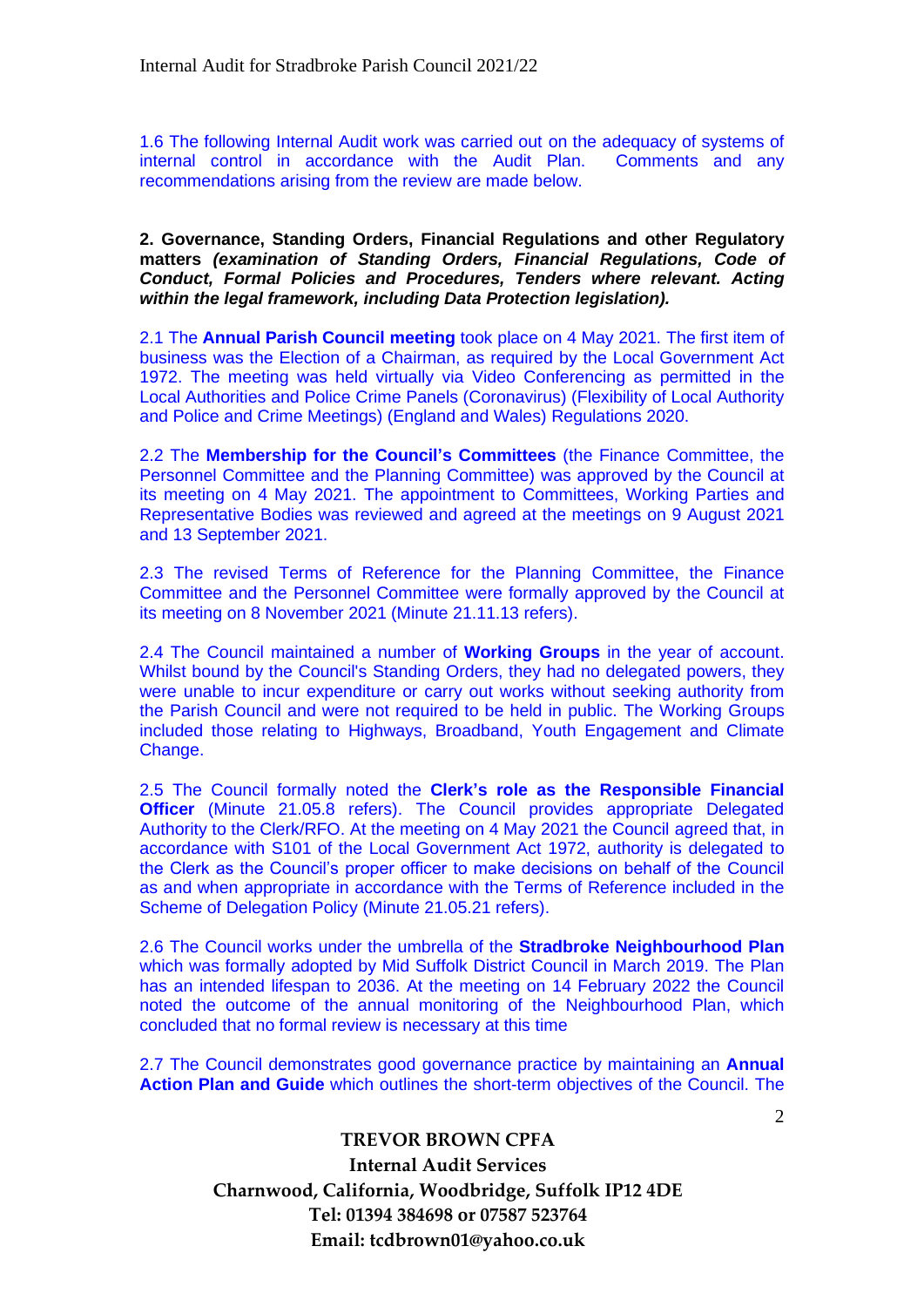Action Plan and Guide (April 2021 to March 2022) was prepared by the Clerk/RFO and constructed from information taken from the Council's Budgets and the Parish Infrastructure Investment Plan (PIIP). The documentation was reviewed by the Finance Committee on 7 April 2021 and subsequently reviewed and approved by the Council at its meeting on 12 July 2021. The PIIP is routinely examined and updated by the Council. The revised PIIP and implementation plan was reviewed and approved at the meeting on 11 October 2021 (Minute 21.10.12 refers).

2.8 The Council's **Standing Orders** were revised and approved by the Council at its meeting on 12 July 2021 (Minute 21.07.14b refers). The Standing Orders reflect the latest model documents published by the National Association of Local Councils (NALC). The Orders are regularly reviewed and revised by the Council to reflect changing or developing governance arrangements and requirements. A copy of the Standing Orders has been published on the Council's website.

2.9 **Financial Regulations** were similarly reviewed and approved by the Council at the meeting on 12 July 2021 (Minute 21.07.14a refers). A copy of the Regulations has been published on the Council's website.

2.10 **The General Power of Competence** (GPoC) is being applied by the Council. At its meeting on 13 January 2020, Councillors noted that Stradbroke Parish Council meets the eligibility criteria for the GPoC as:

- a) all Councillors hold office as a result of being declared elected (as opposed to being appointed or co-opted).
- b) The Clerk is suitably qualified, holding the Certificate in Local Council Administration (CILCA).
- c) The Clerk has completed the relevant training in the exercise of the power.

The Council voted to adopt the GPoC as the power of first resort (Minute 20.01.12).

2.11 **The Council's Minutes** are very well presented and provide clear evidence of the decisions taken by the Council in the year.

2.12 The **Council is registered with the Information Commissioner's Office** (ICO) as a Fee Payer/Data Controller for the provision of council services under Data Protection legislation (Registration Z8543049 refers, expiring 22 July 2022). The Council maintains a Data Protection Policy, Privacy Notice, Lawful Basis for Processing Data Policy, Document and Data Retention Policy and a Subject Access Request Policy in order to assist compliance with the General Data Protection Regulations (GDPR). All these Policies were reviewed and approved by the Council at its meeting on 8 March 2021 (Minute 21.03.11 refers). The Policies have been published on the Council's website.

2.13 The Council has in place a **Freedom of Information Policy** and a Model Publication Scheme, both of which have been published on the Council's website.

2.14 The Council demonstrates good practice by adopting and reviewing a wide range of other formal **Policies, Procedures and Protocols**, all of which assist the Council to maintain good governance and robust management within the Council.

# **TREVOR BROWN CPFA Internal Audit Services Charnwood, California, Woodbridge, Suffolk IP12 4DE Tel: 01394 384698 or 07587 523764 Email: tcdbrown01@yahoo.co.uk**

3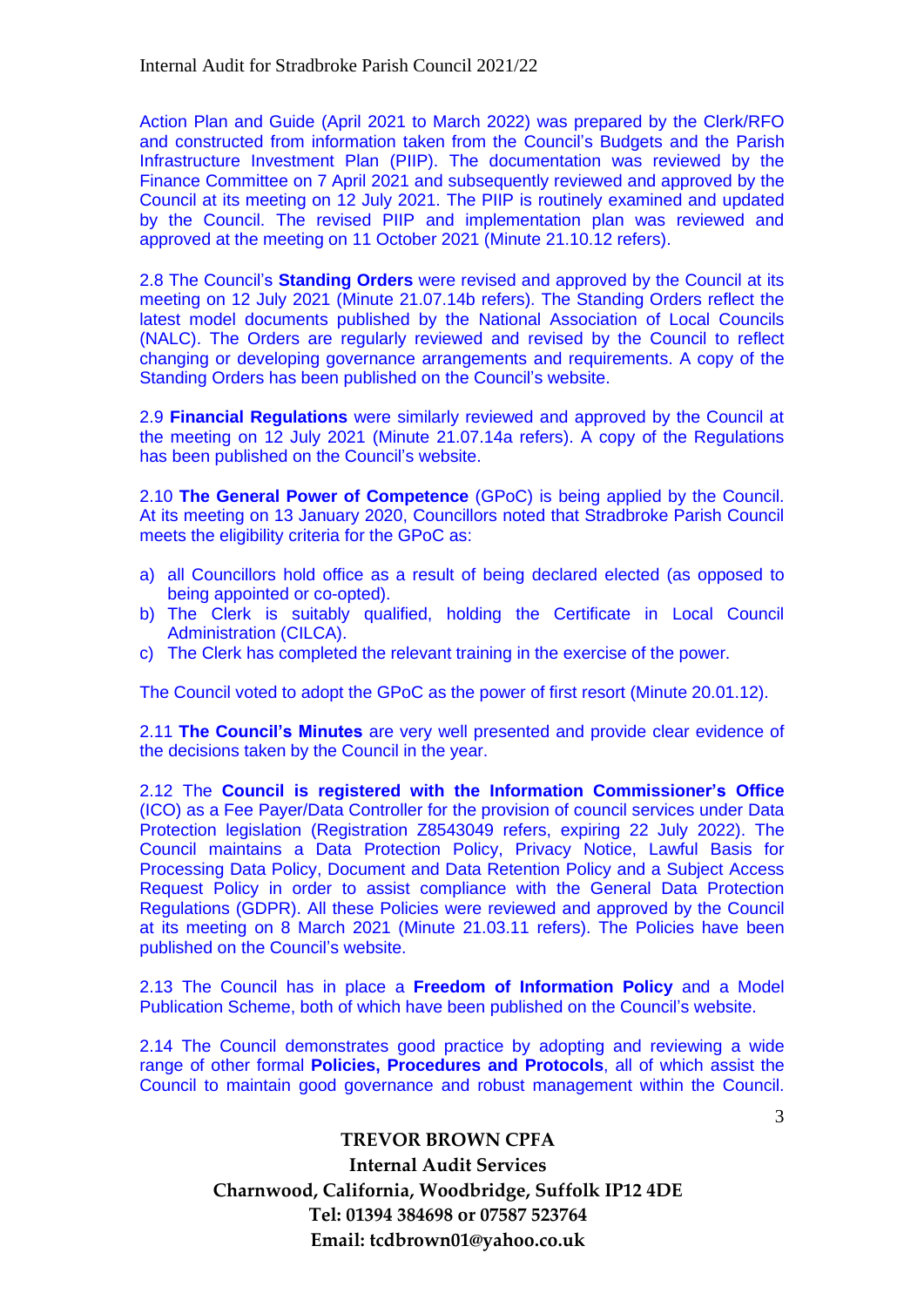The Policies include those relating to Communications, Press and Media, Protocols for Public Participation in Meetings, Developer Engagement Policy. Environmental Policy and Grant Awarding Policy. All these policies and procedures are available for public inspection on the Council's website. The Clerk/RFO maintains a list of Council Policies which displays the date of the most recent approval and the date of the next programmed review.

2.15 As a responsible employer, the Council demonstrates good practice by adopting relevant **Staffing Policies and Procedures.** The Council has in place a Complaints Procedure, Grievance Policy, Disciplinary Policy, Anti-Harassment and Bullying Policy (Staff), Anti-Harassment and Bullying Policy (Non-Staff), Health and Safety Policy, Safeguarding Policy, Equality Policy and a Training & Development Policy. The Personnel Policies are published on the Council's website.

2.16 The Council noted on 14 February 2022 that the Personnel Committee approved a revised Equality and Diversity Policy.

2.17 In accordance with the Localism Act 2011 sections 26 to 37, the Council reaffirmed the adoption of the **Suffolk Local Code of Conduct** at the meeting held on 13 May 2019 (Minute 19.5.13 refers).

2.18 The Council demonstrates good practice by publishing a **Website Accessibility Statement** in accordance with the website accessibility regulations. The Statement includes information about navigating within the website and any areas that are not compliant with the regulations.

2.19 The Council is looking to make progress on the registration of land in its ownership and the Clerk/RFO presents detailed reports to the Council on the progress being achieved.

2.20 The Clerk/RFO confirmed to the Internal Auditor that the Council maintains a **Register of 'Assets of Community Value'** (listing assets upon which the Council has first option to purchase should the assets enter the sale market). At the meeting held on 4 May 2021 the Council noted that the Ivy House has been registered as an Asset of Community Value.

#### **3. Accounting Procedures and Proper Book-keeping** *(examination of entries in the Cashbook, regular reconciliations, supporting vouchers, invoices and receipts and VAT accounting).*

3.1 The Council has comprehensive financial documentation and data in place. The Cashbook is extremely well referenced and includes details of:

- a) the legislative authority under which payments are made
- b) the appropriate Minute reference giving authority for the payment to be made
- c) the payment voucher number
- d) method of payment
- e) payee and details of payment
- f) any VAT payable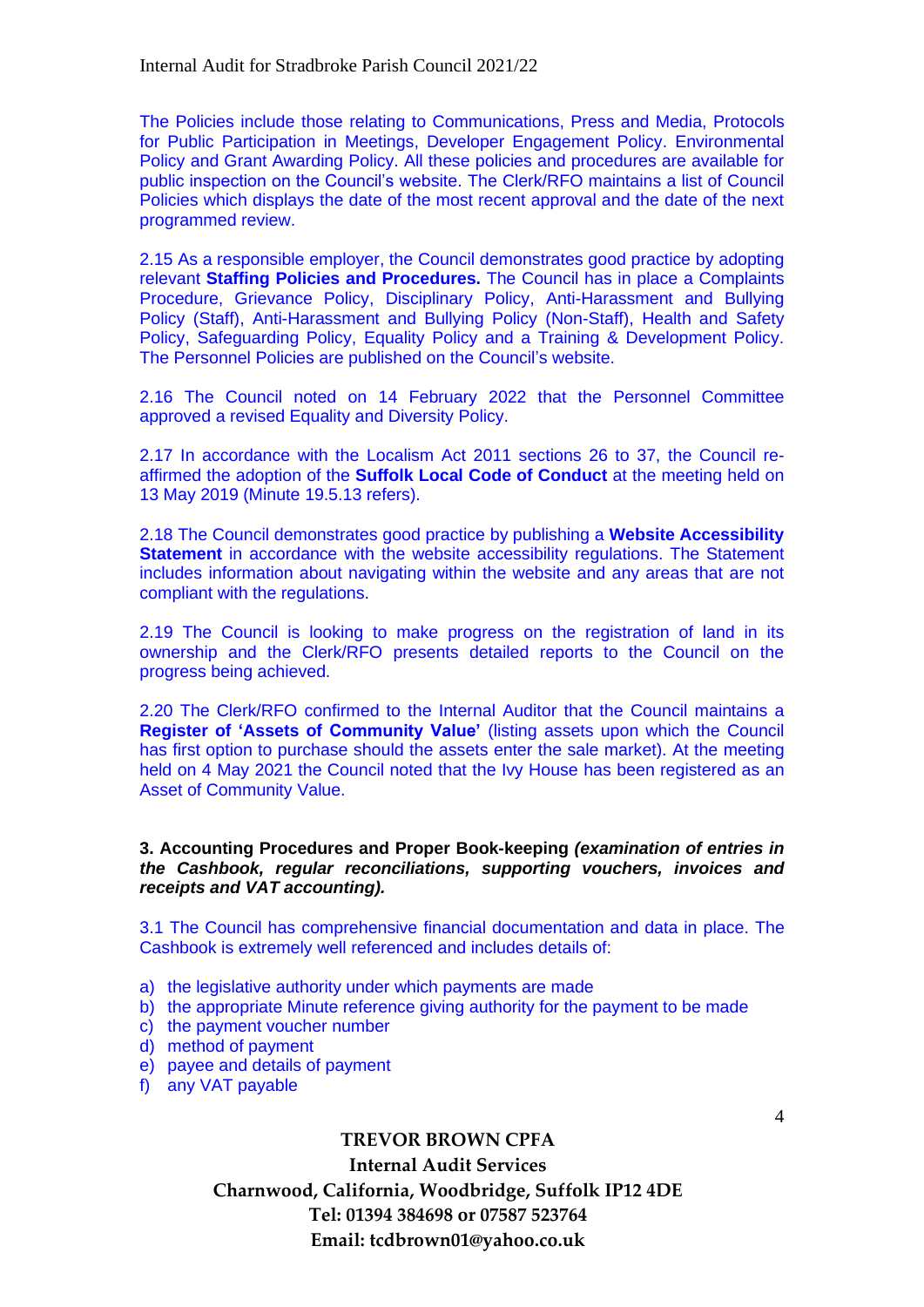g) Total Cost with an analysis over the relevant payment headings.

3.2 A sample of Cashbook transactions was examined by the Internal Auditor and was found to be in good order. The payments examined were supported by invoices, vouchers and other documentary evidence.

3.3 The Council makes regular reclaims to HMRC for VAT paid. At the meeting held on 4 May 2021 the Council approved the reclaim of £2,921.14 VAT paid during the year 2020/21 (Minute 21.05.13 f refers). The reimbursement from HMRC was received at bank on 20 May 2021 and was reported to the Council at its meeting on 12 July 2021**.** The Clerk/RFO confirmed that a re-claim of £3,025.83 VAT paid in the year 2021/22 is shortly to be submitted to HMRC.

3.4 A Community Infrastructure Levy (CIL) Annual Report for 2021/22 has been prepared by the Clerk/RFO. The Report confirmed the balance of £18,635.70 carried forward from the previous year with CIL Receipts of £6,318.31 and Nil CIL Expenditure in the 2021/22 year of account. The CIL retained balance at the yearend, 31 March 2022, accordingly stood at £24,954.01 and forms part of the Overall Reserves (see item 5.8 below). The CIL Annual Report for 2021/22 is due for publication and submission to the District Council no later than 31 December 2022.

3.5 A detailed Statement of Variances (explaining significant differences in receipts and payments between the years 2020/21 and 2021/22) has been prepared by the Clerk/RFO for submission to the External Auditors and for publication on the Council's website.

3.6 The Clerk/RFO has yet to receive confirmation from the PWLB (UK Debt Management Office) of the Outstanding Capital Balance as at 31 March 2022. Once received this will confirm the amount to be entered into Box 10 of Section 2 of the AGAR.

3.7 The End-of-Year Accounts and supporting documentation were extremely well presented for the Internal Audit review.

**4. Internal Control and the Management of Risk** *(Review by the Council of the effectiveness of internal controls, including risk assessment, and Minuted accordingly).*

4.1 The Council has in place a **Statement of Internal Control** which was reviewed and approved by the Council at its meeting on 9 August 2021 (Minute 21.08.131a refers). A copy has been published on the Council's website.

4.2 Similarly, the **Risk Assessment** document was considered and approved by the Council at its meeting on 9 August 2021 (Minute 21.08.13b refers). Councillors noted that individual risk assessments would be updated once the RoSPA report had been received and reviewed.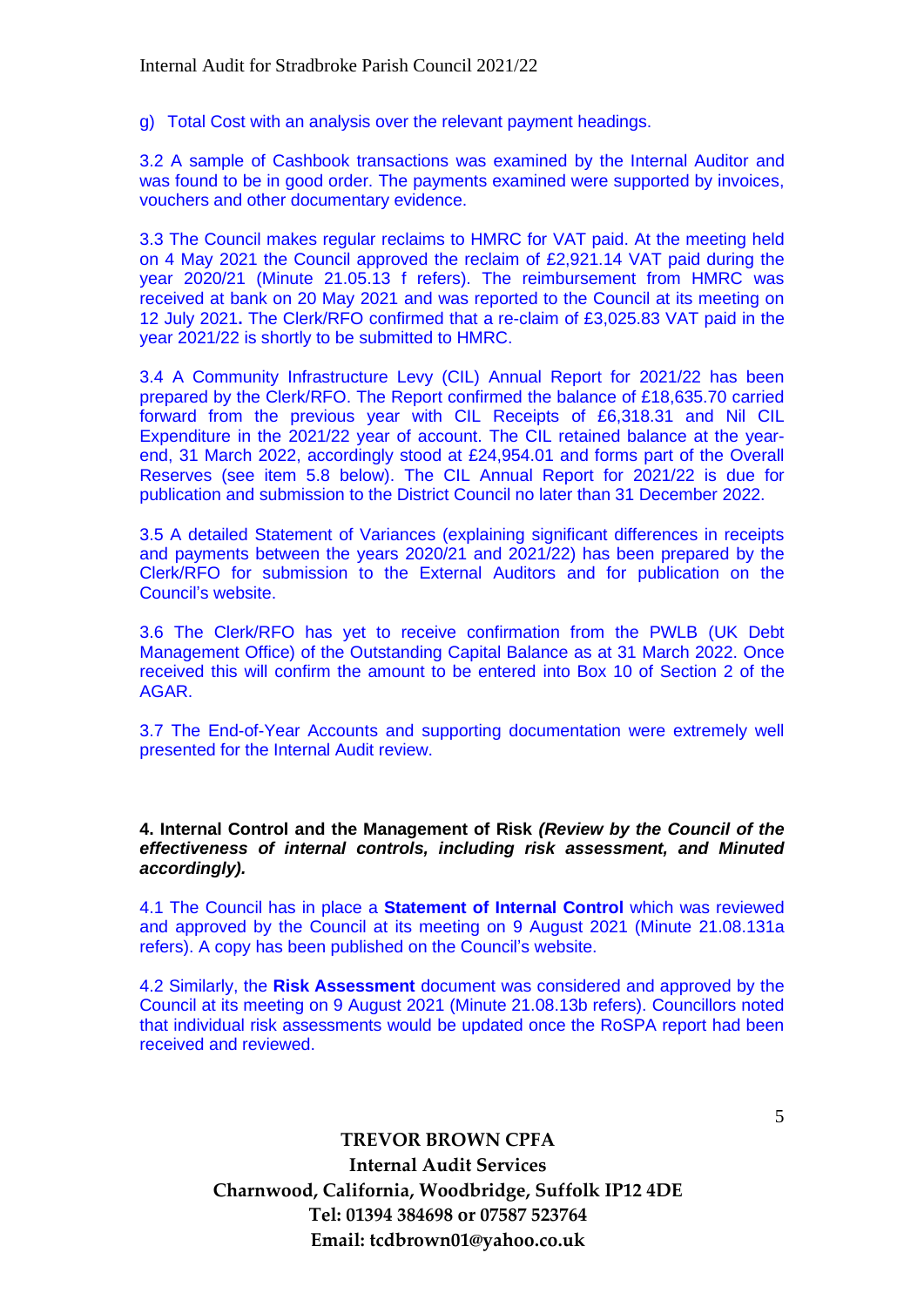4.3 The Council accordingly complied with the Accounts and Audit Regulations 2015 which require a review by the Full Council at least once a year of the effectiveness of the Council's system of internal control, including the arrangements for the management of risk, with the review suitably Minuted.

4.4 The Council demonstrates good risk management practices, including a standing agenda item at meetings of the Council for the review of risk assessment issues relating to the Community Centre Play Park, Fitness Track, Westhall Play Park, Cemetery and Permissive Path. At the meeting on 12 July 2021 the Council appointed individual Councillors to lead on the risk assessments for each of the areas listed. (Minute 21.07.7 refers). Updates are provided to Full Council by nominated Councillors on any risks identified in each of their areas of responsibility.

4.5 The **RoSPA Play Area Safety Inspection Report** for the Play Parks and the Fitness Track Equipment is dated 16 July 2021 and was reported to the Council at its meeting on 13 September 2021. The Council agreed the remedial action to be taken (Minute 21.09.19 (a) refers). The payment of £180 for the inspection was approved at the meeting. A copy of the Inspection Report has been published on the Council's website. The Inspection Report was examined in detail by the Finance Committee on 18 October 2021 and recommendations put forward to Council. Further action was agreed by the Full Council at the meeting held on 8 November 2021 in response to the Committee's recommendations (Minute 21.11.13 (a) (v) refers).

4.6 At its meeting on 13 September 2021 the Council noted that a Fire Safety Inspection had been undertaken at the Health Centre (Minute 21.09.19 refers) and the payment of £200 for the inspection was approved at the meeting.

4.7 **Insurance** was in place for the year of account. At its meeting on 9 September 2019 the Council agreed the appointment of Zurich Insurance as the Council's insurers under a long-term agreement of 3 years, expiring on 30 September 2022 (Minute 19.9.11 refers). On 13 September 2021 the Council approved the renewal of the final year of the policy. The insurance premium of £1,181.57 paid by BACS is recorded in the Financial Statement approved by the Council on 13 September 2021.

4.8 Public Liability cover stands at £12m. and Employer's Liability cover at £10m. The Fidelity Guarantee (Councillors and Employee Dishonesty) cover stands at £250,000, which meets the current recommended guidelines, which provide that the cover should be at least the sum of the year-end balances plus 50% of the precept/grants.

4.9 The insurance policy lists the cover for the Medical Centre under sums insured for Buildings, Loss of Rent and Contents. As part of the All Risks cover, the cover for the Playground Equipment, Street Furniture and outside equipment, War Memorial, Community Shed and Gates and Fences are itemised.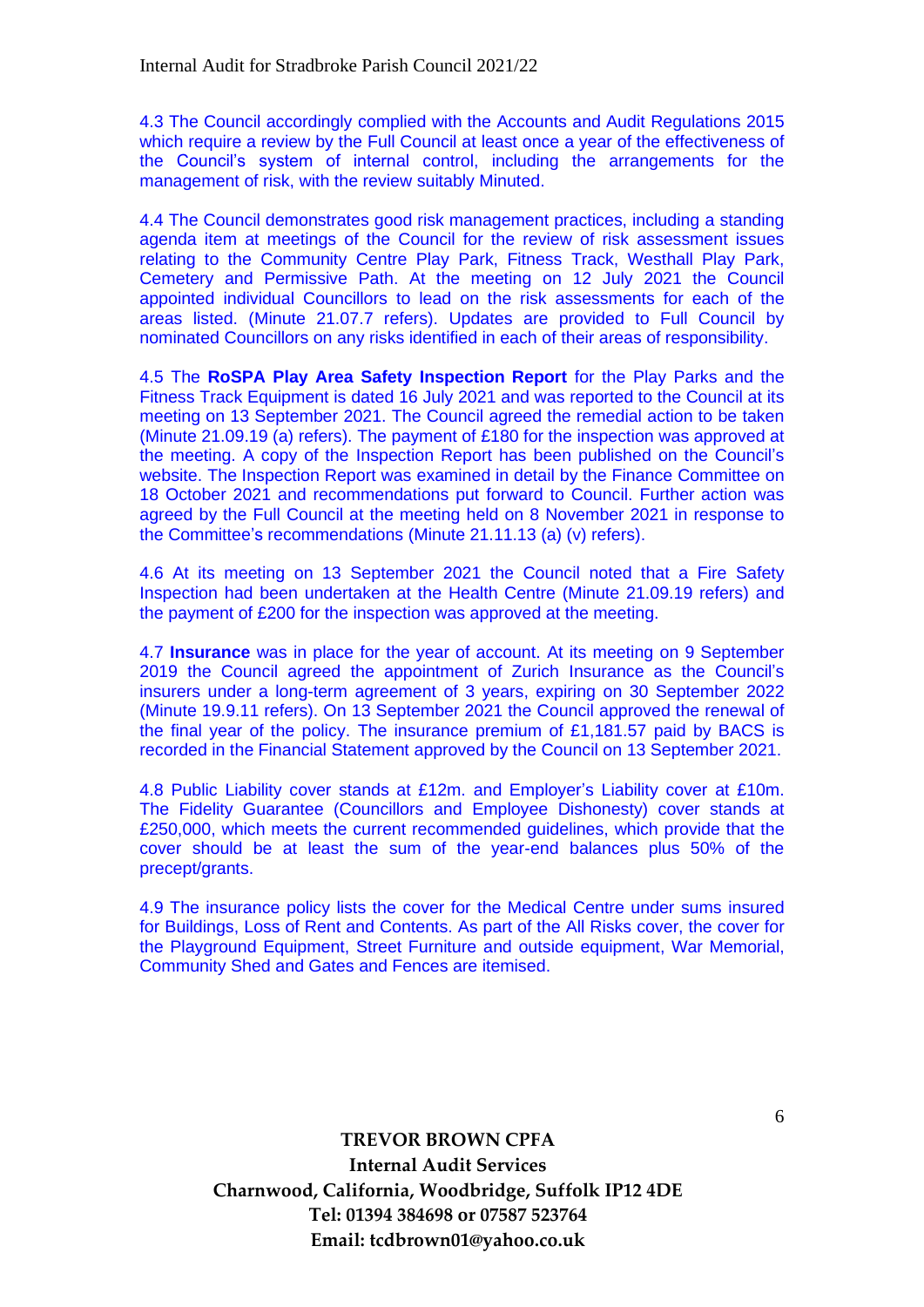# **5. Budgetary controls** *(Verification of the budgetary process with reference to Council Minutes and supporting documents).*

Precept 2021/22: £36,620 (11 January 2021, Minute 21.01.10 refers).

Precept 2022/23: £38,549 (13 December 2021, Minute 21.12.06 refers).

5.1 The Draft **Budget for the year 2021/22** was considered by the Finance Committee at its meeting on 7 December 2020 and approved for submission to Full Council. The Draft Budget was reviewed and approved by the Council at its meeting on 14 December 2020 (Minute 20.12.12(a) refers). The Precept of £36,620 was agreed in Full Council on 11 January 2021 and the precept decision and amount has been clearly Minuted.

5.2 At its meeting on 4 May 2021 the Council approved a revised budget (Minute 21.05.17 refers) following a recommendation by the Finance Committee on 7 April 2021. A copy of the revised budget was appended in the Minute Book.

5.3 Similarly, at the meeting on 13 December 2021 the Council reviewed a draft **Budget for the year 2022/23**, submitted by the Finance Committee, which had been previously circulated. The Council approved a recommendation from the Finance Committee to set the precept for 2022/23 at £38,549 (an increase of 3.58%). The Precept was agreed in Full Council and the precept decision and amount have been clearly Minuted.

5.4 The Clerk/RFO ensures that the Council is aware of its responsibilities and commitments and the need for forward planning and adequate reserves. At its meeting on 4 May 2021 the Council approved the Reserves Policy (Minute 21.05.16 refers) following a recommendation from the Finance Committee meeting on 7 April 2021.

5.5 The detailed estimates prepared for the 2021/22 year were used effectively for financial control and budgetary control purposes. At its meeting on 18 October 2021 the Finance Committee reviewed a detailed, comprehensive Half-Year Actual Income and Expenditure compared to the Budget Report. No areas of concern were identified. Reserved funds virements for the first two Quarter Years were also considered. At its meeting on 8 November 2021 the Full Council formally noted the review undertaken by the Finance Committee (Minute 21.11.13 (a) vi refers).

5.6 The Council received and reviewed a report of the Third Quarter's actual expenditure compared to budgeted figures at its meeting on 14 February 2022 (Minute 22.02.11 (d) refers). The Council noted that there were no urgent matters to review.

5.7 As at 31 March 2022 the **Overall Reserves** held at bank totalled £66,374.87. This figure includes an amount of £2,500 which is part of an overall grant paid to the Community Shed User Group by the District Council and held by the Parish Council on behalf of the Group pending a bank account being opened by the Group. As the £2,500 is held in the Council's bank account as at 31 March 2022 it is included as a Restricted Reserve.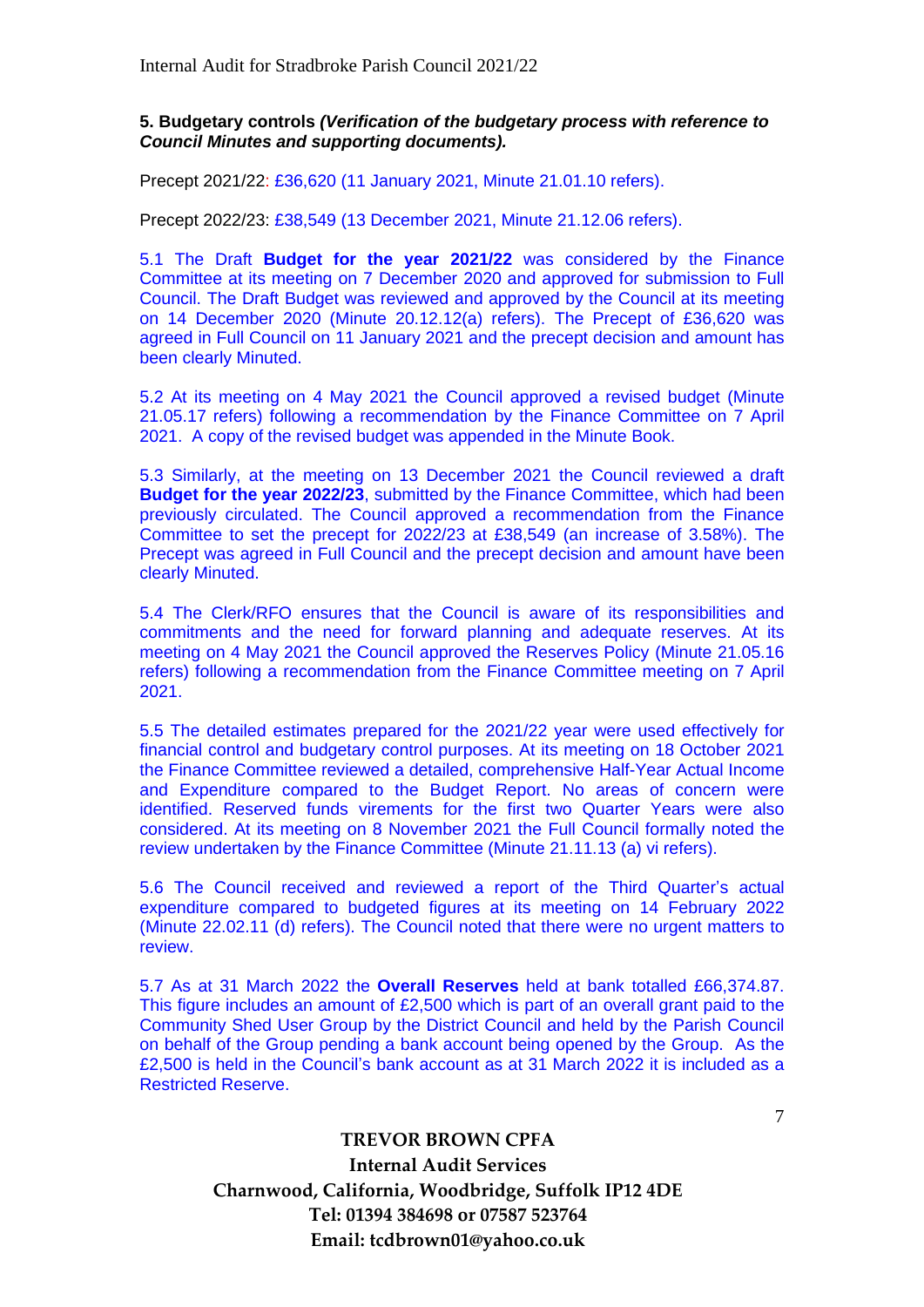5.8 A total of £39,835.00 was earmarked for specific projects or restricted, as follows:

| <b>Training/Legal Fees:</b>        | £500.00    |
|------------------------------------|------------|
| <b>Playpark Equipment:</b>         | £629.00    |
| Maintenance:                       | £623.00    |
| <b>Community Projects:</b>         | £405.00    |
| <b>Churchyard &amp; Cemetery:</b>  | £3,772.00  |
| <b>Playing Field Drainage:</b>     | £1,950.00  |
| <b>Ditch/Tree Maintenance:</b>     | £1,000.00  |
| <b>Health Centre:</b>              | £962.00    |
| <b>Election Costs:</b>             | £500.00    |
| Defibrillator:                     | £65.00     |
| <b>Refurbish Fitness Track:</b>    | £1,000.00  |
| <b>Refurbish Permissive Path:</b>  | £500.00    |
| <b>Community Shed User Group:</b>  | £2,500.00  |
| <b>Youth Council (Restricted):</b> | £475.00    |
| <b>CIL Funds (Restricted):</b>     | £24,954.00 |

5.9 The **General Reserves** (Overall Reserves less Earmarked and Restricted Reserves) held accordingly stood at £26,539.87 as at 31 March 2022 which is in line with the best practice level of General Reserves expected to be maintained (normally between 3 and 12 months of running costs). As at the 31 March 2022, the Council maintained sufficient reserves and contingency sums to meet, within reason, any unforeseen items of expense that may occur.

### **6. Income Controls** *(regarding sums received from Precept, Grants, Loans and other income).*

6.1 Income controls were test checked and income received and banked was cross referenced on a sample basis with the Cashbook and bank statements. All was found to be in order.

6.2 The Council reviewed and approved revised Cemetery Fees and the Updated Rules and Regulations for the Management of the Cemetery at its meeting on 8 November 2021 (Minute 21.11.13 (a) refers), following recommendations put forward by the Finance Committee on 18 October 2021.

# **7. Debit/Credit Cards and Petty Cash** *(Associated books and established and approved systems in place).*

7.1 At its meeting on 20 April 2020 the Council approved a corporate multi pay card to be used solely by the Clerk/RFO with an individual transaction limit of £500 and a monthly total transaction limit of £1,000. (Minute 20.04.8(ii) refers). Financial Regulations 6.18 to 6.20 reflect the limits agreed by Council. A sample check on transactions in the 2021/22 year proved satisfactory.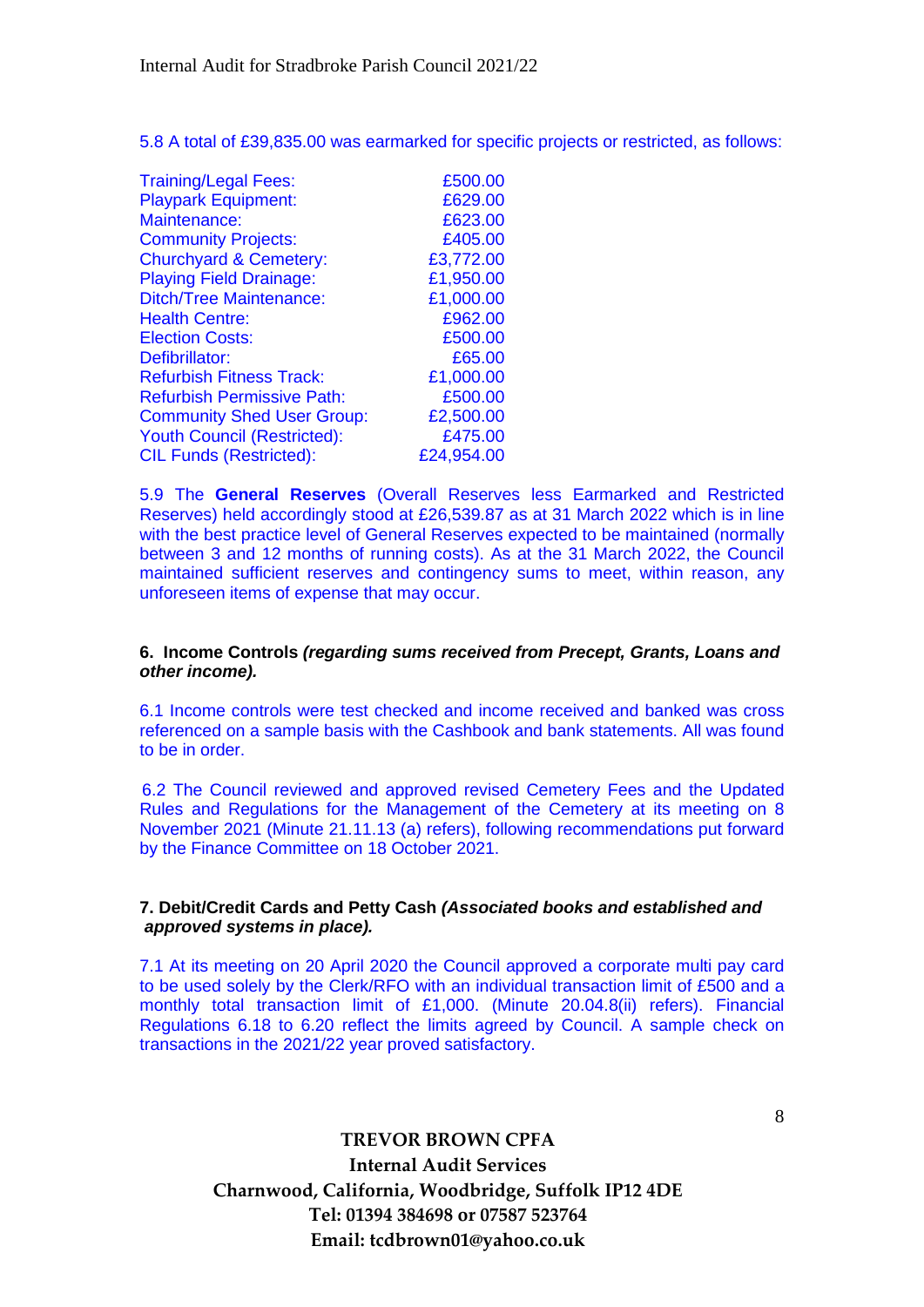7.2 The Clerk/RFO advised Councillors on 25 March 2022 that the single transaction limit on the Council's multipay card had been increased from £500 to £1,000. This was due to the Microsoft 365 renewal being over the original limit and payment being overdue. The Clerk/RFO confirmed that the Financial Regulations will be adjusted to reflect the change.

7.3 The Council does not maintain a Petty Cash Account (Financial Regulation 6.21 refers).

# **8. Payroll Controls (***PAYE and NIC in place; compliant with HMRC procedures; records relating to contracts of employment).*

8.1 A PAYE system is in place and the Council is operating Real Time Information in accordance with HMRC requirements. Regular payments for PAYE and NI were made to HMRC and detailed pay slips are produced.

8.2 At the meeting on 4 May 2021 the Council approved the Clerk/RFO's salary increase (SCP 24 to SCP 25) and the increase in living wage in accordance with the budget approved in December 2020. (Minute 21.05.13 b refers).

8.3 At the meeting on 14 February 2022 the Council noted that the Finance Committee had reviewed a draft budget on 29 November 2021 together with a report from the Personnel Committee regarding staff matters (the draft budget, including the recommendations from the Personnel Committee, was submitted to the Full Council and approved at the December 2021 meeting of the Council). The Council agreed an immediate increase in the Clerk's weekly working hours to reflect the outcome of the review undertaken by the Personnel Committee on 23 November 2021 and following the recommendations agreed as part of the budgeting process for 2022/23 (Minute 22.02.21 (i) refers).

8.4 At its meeting on 14 February 2022 the Council also noted that the Personnel Committee had considered the Council's current pension arrangements on 23 November 2021 and agreed to keep this matter under review.

8.5 In a letter dated 14 March 2022 the Chairman formally advised the Clerk/RFO of the revised conditions of service, to take effect from 1 April 2022:

- a) The contracted hours will increase from 20 hours per week to 25 hours per week.
- b) The Salary will increase to SCP 26 (within the salary range of SCP 24 28).
- c) Home Office Allowance will remain at £180 p.a. (payable £15 per month).
- d) IT Support Allowance to remain at £360 p.a. (payable £30 per month).
- e) Work related mileage will continue to be paid at 45p per mile (in accordance with HMRC/government guidelines).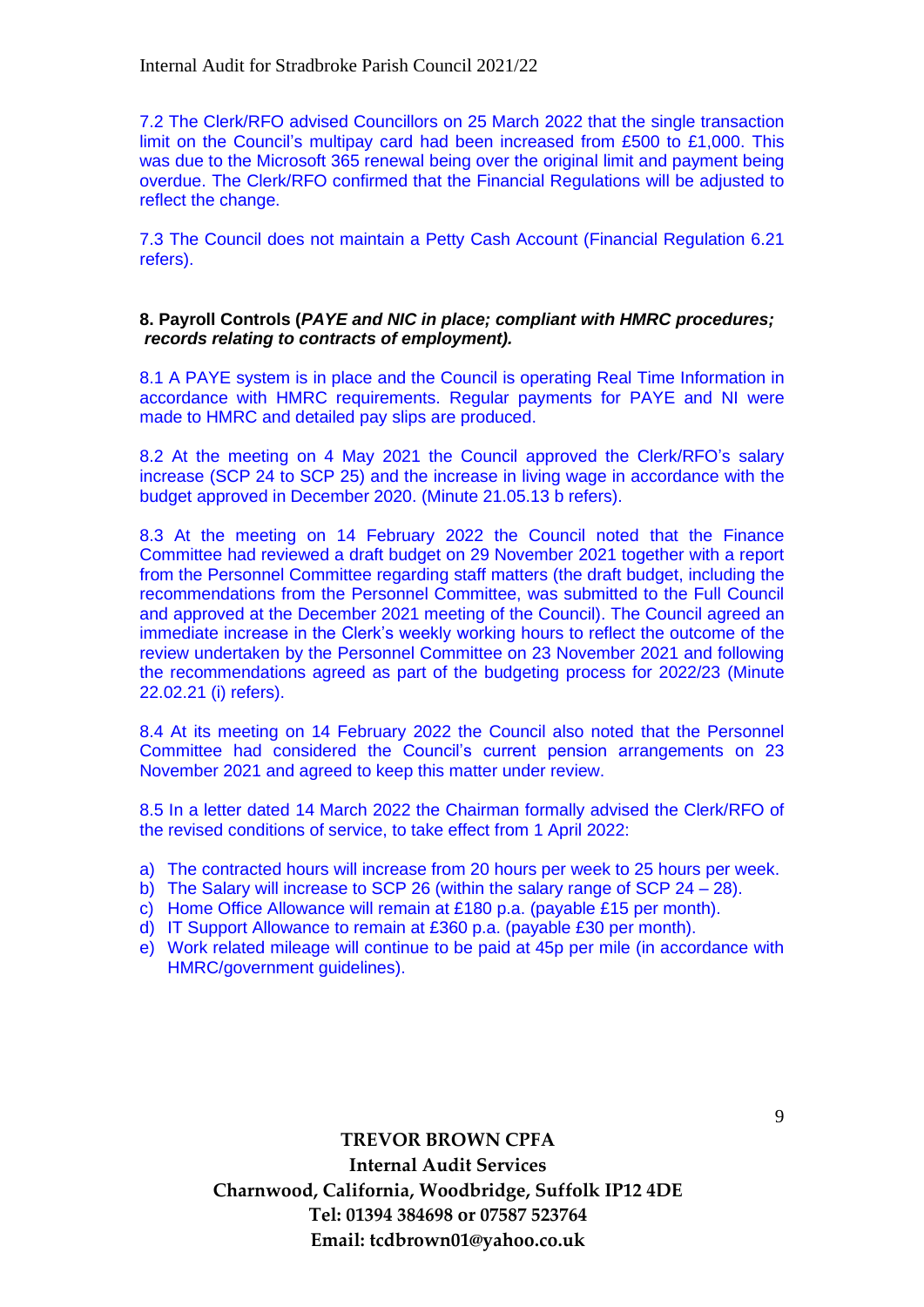## **9. Assets Controls** *(Inspection of asset register and checks on existence of assets; recording of fixed asset valuations; cross checking on insurance cover).*

9.1 A comprehensive **Asset Register** is in place. The revised Register was reviewed by the Council on 4 May 2021. Councillors noted the 2020/21 acquisition of Safety Signs (£275.25) and the addition of the Leisure and Fitness Centre (financed, built and operated by the District Council but not previously recorded) at a community value of £1.

9.2 As at 31 March 2022 the Register displays a total value of £74,750.30, unchanged from the value as at the end of the previous year. The Register complies with the current requirements which provide that each asset should be recorded on a consistent basis, year-on-year. The values are displayed at original purchase cost. Where the original purchase price was unknown at the time of first recording on the asset register, a proxy (community) value is used.

9.3 The Assets have been correctly recorded in Box 9 of Section 2 of the Annual Governance and Accountability Return 2021/22.

### **10. Bank Reconciliation** *(Regularly completed and cash books reconcile with bank statements).*

10.1 Bank Account balances are presented to the Council as a matter of routine under the Monthly Finance Reports item on the agenda. The Chairman examines and initials the bank statements in confirmation of the balances noted. An appended schedule detailing the most recent bank reconciliation, payments for approval, VAT payable, the power under which each payment is made, the balances held in Reserves and a list of receipts is also presented to each meeting of the Council. The schedule is published on the Council's website to provide transparency in the Council's financial transactions.

10.2 The Unity Trust Current Account and Unity Trust Deposit Account bank statements as at 31 March 2022 reconciled with the End of Year Accounts and agreed with the overall Bank Reconciliation presented to the Internal Auditor. The bank statements are regularly reconciled to the Accounts during the year.

**11. Year End procedures** *(Regarding accounting procedures used and can be followed through from working papers to final documents. Verifying sample payments and income. Checking creditors and debtors where appropriate).*

11.1 End-of-Year accounts are prepared on a Receipts and Payments basis and were in good order. Sample audit trails were undertaken and were found to be in order.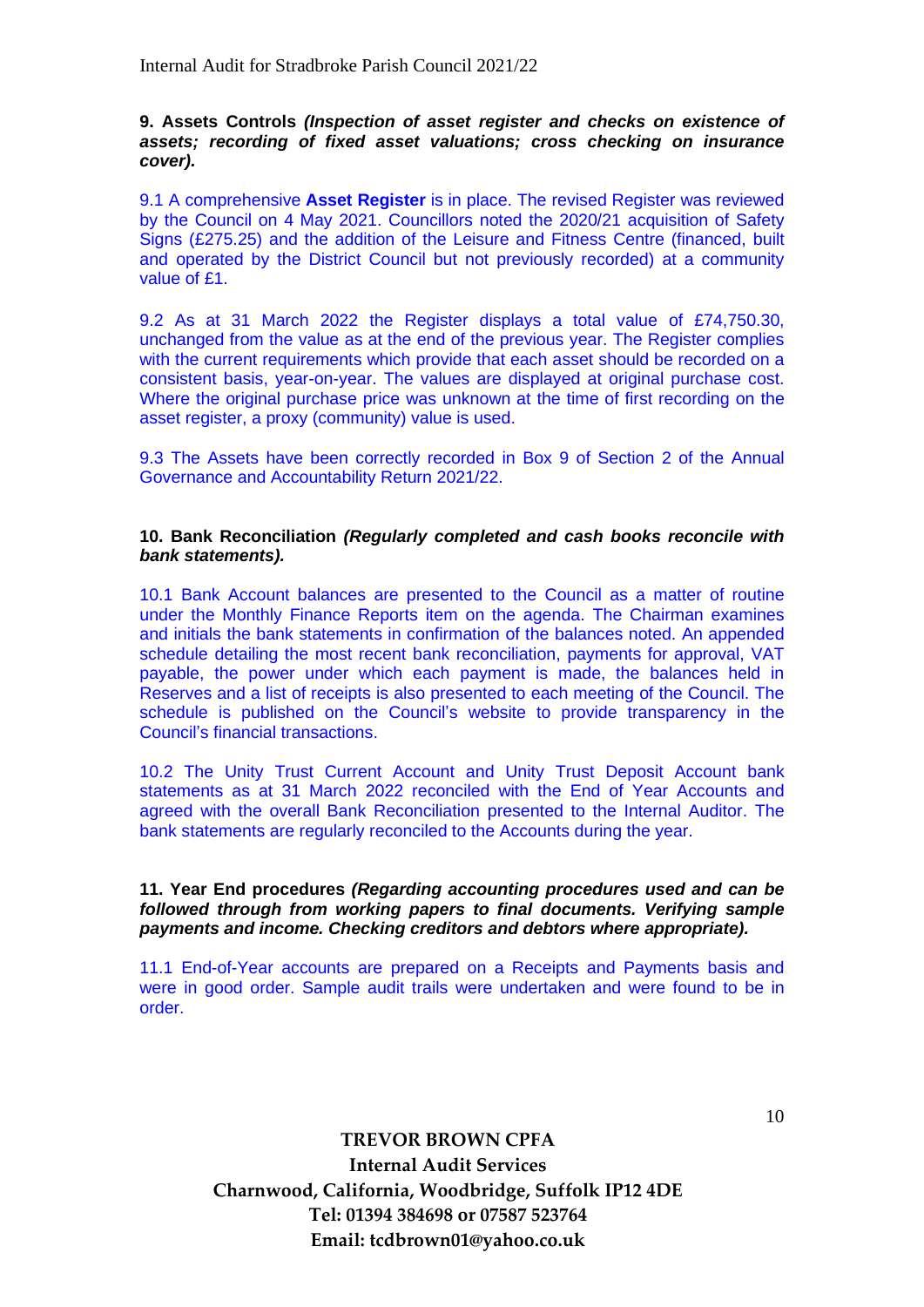**12. Responsibilities as a Trustee** *(Regarding the Council's role and responsibilities under the Charity Acts, submission of returns to the Charity Commission).*

12.1 The Council has no responsibilities regarding the sole management of Trust funds.

**13. Internal Financial Controls, Payments Controls and Audit Procedures**  *(Confirmation that the Council has satisfactory internal financial controls in place for making payments with adequate documentation to support/evidence payments made. Any previous audit recommendations implemented).*

13.1 The Council has satisfactory internal financial controls in place. The Clerk/RFO provides comprehensive **Monthly Financial Reports** to Council meetings, including regular payments, Payments for approval (BACS payments for online authorisation), Receipts, Bank Balances with a Bank Reconciliation. The legislative power available to make each payment, together with totals of Earmarked and General Reserves, are displayed in the Reports, which are appended to the Council's Minutes as part of the overall financial control framework.

13.2 The Clerk/RFO also provides the Council with Reports on the actual receipts and payments compared to budget. The Internal Auditor examined the Half-Year Accounts which the Council reviewed at its meeting on 11 October 2021 (Minute 21.11.13 (vi) refers). It was confirmed that Councillors were provided with comprehensive information to enable them to make informed decisions.

13.3 The detailed Financial Reports presented to Council are published on the Council's webpage *https://www.stradbrokepc.org/documents* under 'Financial Documents'.

13.4 The Internal Audit report for the previous year (2020/21) was received, reviewed and noted by the Council at its meeting on 4 May 2021. No matters of concern were raised in the Report (Minute 21.05.15a refers).

13.5 The Internal Auditor for the year 2021/22 was formally appointed by the Council at its meeting on 13 September 2021 (Minute 21.09.12 (b) refers).

#### **14. External Audit** *(Recommendations put forward, issues arising/comments made following the annual review).*

14.1 The **Report and Certificate** by the External Auditors, PKF Littlejohn LLP, was dated 18 August 2021. The External Auditors did not raise any points of concern but raised one minor issue regarding Minute references entered incorrectly on the AGAR; Section 1 and 2 of the AGAR had been approved in the correct order but the Minute references had been switched on the form.

14.2 The External Auditors' Report and Certificate were received and noted by the Council at its meeting on 13 September 2021 (Minute 21.09.12 (a) refers).

11